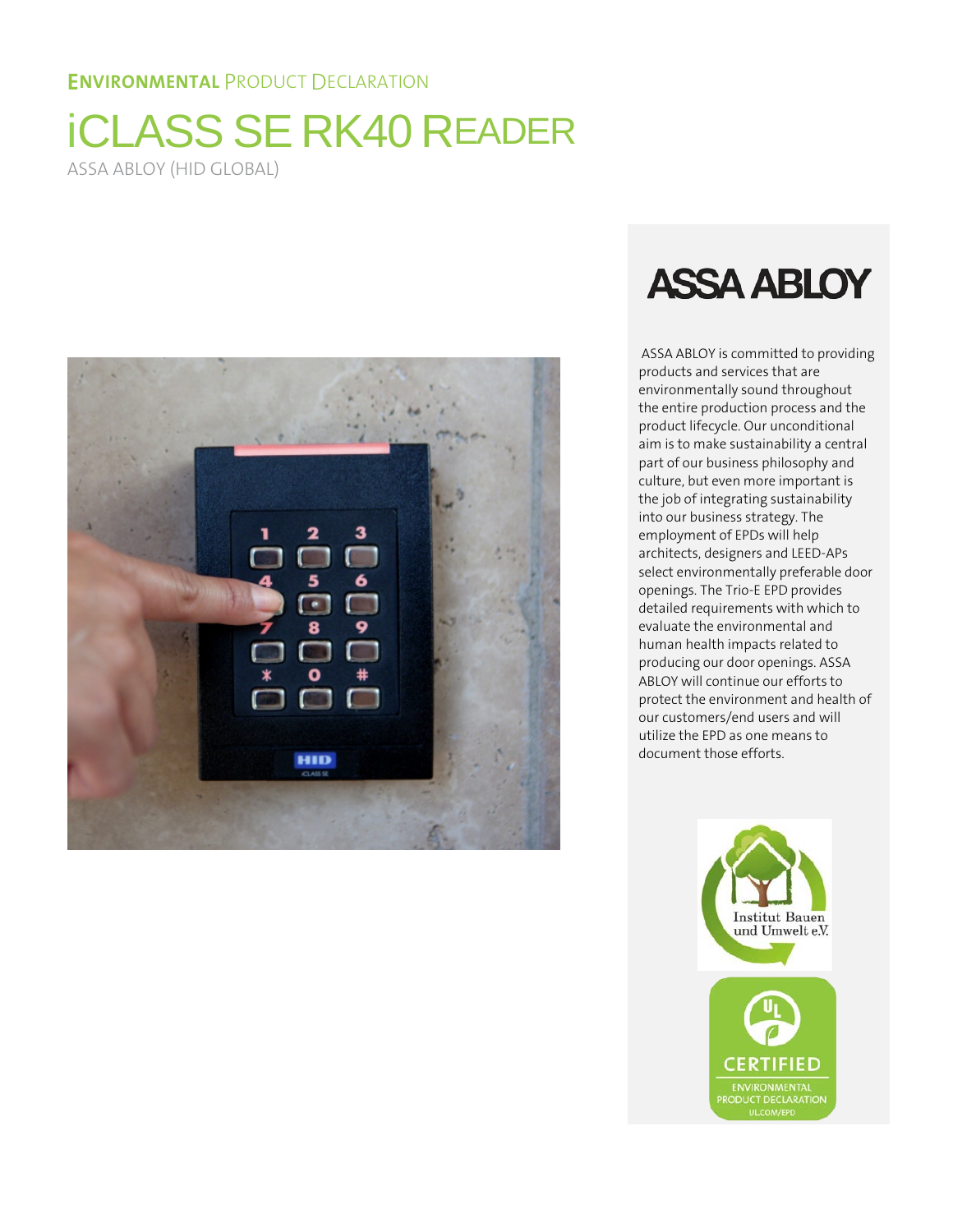# **ENVIRONMENTAL PRODUCT DECLARATION**



*ASSA ABLOY (HID Global)* iCLASS SE RK40 Reader

#### **According to EN 15804 and ISO 14025 Dual Recognition by UL Environment and Institut Bauen und Umwelt e.V.**

This declaration is an environmental product declaration (EPD) in accordance with ISO 14025. EPDs rely on Life Cycle Assessment (LCA) to provide information on a number of environmental impacts of products over their life cycle. Exclusions: EPDs do not indicate that any environmental or social performance benchmarks are met, and there may be impacts that they do not encompass. LCAs do not typically address the site-specific environmental impacts of raw material extraction, nor are they meant to assess human health toxicity. EPDs can complement but cannot replace tools and certifications that are designed to address these impacts and/or set performance thresholds – e.g. Type 1 certifications, health assessments and declarations, environmental impact assessments, etc. Accuracy of Results: EPDs regularly rely on estimations of impacts, and the level of accuracy in estimation of effect differs for any particular product line and reported impact. Comparability: EPDs are not comparative assertions and are either not comparable or have limited comparability when they cover different life cycle stages, are based on different product category rules or are missing relevant environmental impacts. EPDs from different programs may not be comparable.



| PROGRAM OPERATOR                                                                                                                                                 | <b>UL Environment</b>                                                                                                                                                                                                                                                                                                                                                                                                                                                                                                                                                                                              |                                             |  |  |  |  |
|------------------------------------------------------------------------------------------------------------------------------------------------------------------|--------------------------------------------------------------------------------------------------------------------------------------------------------------------------------------------------------------------------------------------------------------------------------------------------------------------------------------------------------------------------------------------------------------------------------------------------------------------------------------------------------------------------------------------------------------------------------------------------------------------|---------------------------------------------|--|--|--|--|
| <b>DECLARATION HOLDER</b>                                                                                                                                        | Assa Abloy (HID Global)                                                                                                                                                                                                                                                                                                                                                                                                                                                                                                                                                                                            |                                             |  |  |  |  |
| <b>ULE DECLARATION NUMBER</b>                                                                                                                                    | 4786545067.104.1                                                                                                                                                                                                                                                                                                                                                                                                                                                                                                                                                                                                   |                                             |  |  |  |  |
| <b>IBU DECLARATION NUMBER</b>                                                                                                                                    | EPD-ASA-20130280-IBC1-EN                                                                                                                                                                                                                                                                                                                                                                                                                                                                                                                                                                                           |                                             |  |  |  |  |
| <b>DECLARED PRODUCT</b>                                                                                                                                          | <b>iCLASS SE RK40 Reader</b>                                                                                                                                                                                                                                                                                                                                                                                                                                                                                                                                                                                       |                                             |  |  |  |  |
| <b>REFERENCE PCR</b>                                                                                                                                             | Part A: Institut Bauen und Umwelt e.V., Königswinter (pub.): Product Category Rules for<br>Construction Products from the range of Environmental Product Declarations of Institut<br>Bauen und Umwelt (IBU), Part A: Calculation Rules for the Life Cycle Assessment and<br>Requirements on the Background Report. April 2013<br>Part B: IBU PCR Part B: PCR Guidance-Texts for Building-Related Products and Services.<br>From the range of Environmental Product Declarations of Institute Construction and<br>Environment e.V. (IBU). Part B: Requirements on the EPD for Electronic Access Control<br>Systems. |                                             |  |  |  |  |
| DATE OF ISSUE                                                                                                                                                    | February 21, 2014                                                                                                                                                                                                                                                                                                                                                                                                                                                                                                                                                                                                  |                                             |  |  |  |  |
| PERIOD OF VALIDITY                                                                                                                                               | 5 years                                                                                                                                                                                                                                                                                                                                                                                                                                                                                                                                                                                                            |                                             |  |  |  |  |
| <b>SCOPE</b>                                                                                                                                                     | This EPD is Manufacturer Declaration (1a) – Declaration of a specific product from<br>a manufacturer's plant. The owner of the declaration shall be liable for the<br>underlying information and evidence.                                                                                                                                                                                                                                                                                                                                                                                                         |                                             |  |  |  |  |
|                                                                                                                                                                  | Product definition                                                                                                                                                                                                                                                                                                                                                                                                                                                                                                                                                                                                 |                                             |  |  |  |  |
|                                                                                                                                                                  | Information about basic material and the material's origin                                                                                                                                                                                                                                                                                                                                                                                                                                                                                                                                                         |                                             |  |  |  |  |
| <b>CONTENTS OF THE</b>                                                                                                                                           | Description of the product's manufacture                                                                                                                                                                                                                                                                                                                                                                                                                                                                                                                                                                           |                                             |  |  |  |  |
| <b>DECLARATION</b>                                                                                                                                               | Indication of product processing                                                                                                                                                                                                                                                                                                                                                                                                                                                                                                                                                                                   |                                             |  |  |  |  |
|                                                                                                                                                                  | Life cycle assessment results<br>Testing results and verifications                                                                                                                                                                                                                                                                                                                                                                                                                                                                                                                                                 |                                             |  |  |  |  |
| The PCR review was conducted by:                                                                                                                                 |                                                                                                                                                                                                                                                                                                                                                                                                                                                                                                                                                                                                                    | The independent expert committee            |  |  |  |  |
| The CEN Norm EN 15804 serves as the core PCR. This declaration<br>was independently verified in accordance with ISO 14025 by<br><b>Underwriters Laboratories</b> |                                                                                                                                                                                                                                                                                                                                                                                                                                                                                                                                                                                                                    | Juna hicholse                               |  |  |  |  |
| $\Box$ INTERNAL                                                                                                                                                  | $\boxtimes$ EXTERNAL                                                                                                                                                                                                                                                                                                                                                                                                                                                                                                                                                                                               | Anna Nicholson                              |  |  |  |  |
| This life cycle assessment was independently verified in<br>accordance with ISO 14044 and the reference PCR by:                                                  |                                                                                                                                                                                                                                                                                                                                                                                                                                                                                                                                                                                                                    | <b>IBU - Institut Bauen und Umwelt e.V.</b> |  |  |  |  |



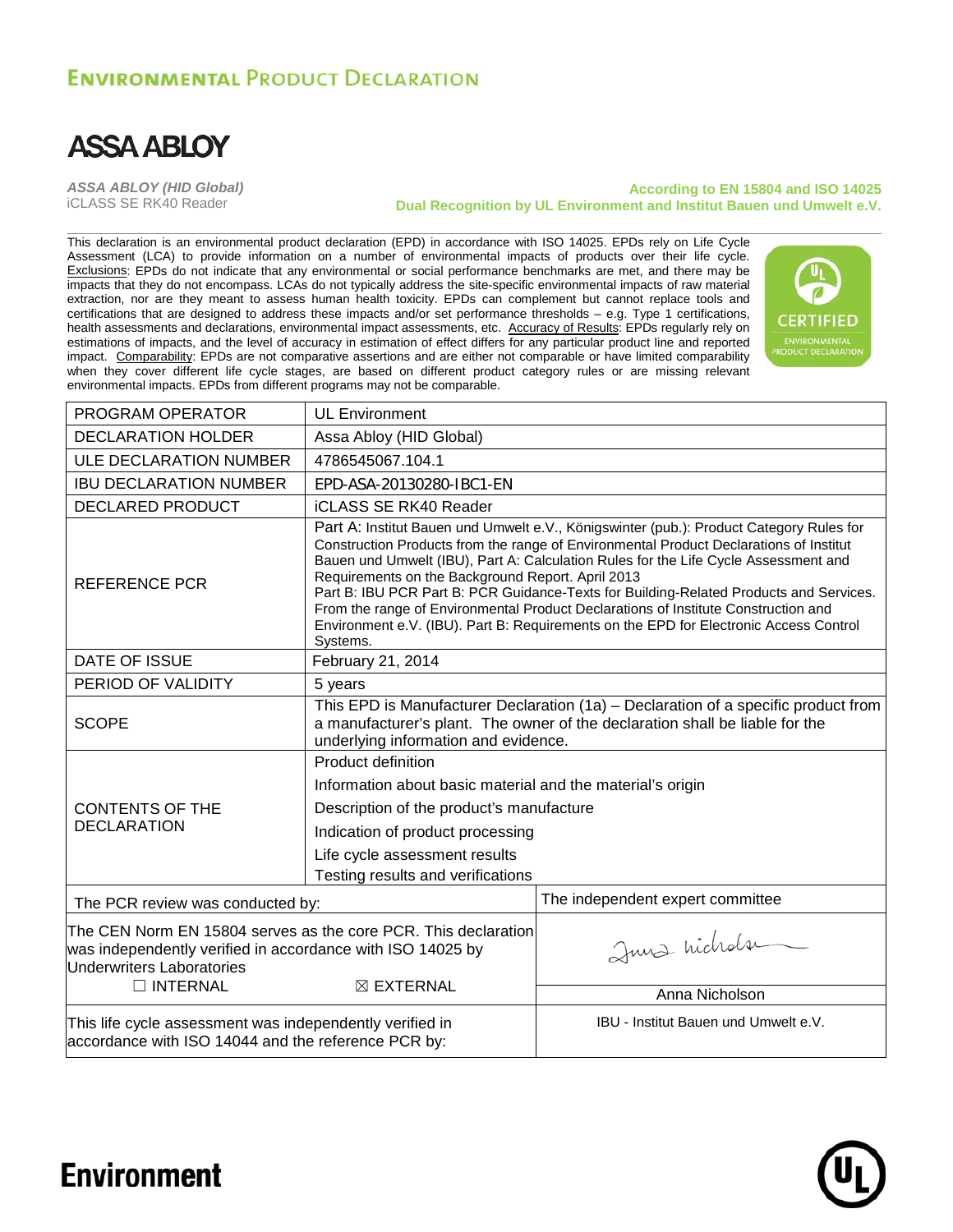

# **1. General Information**

#### **ASSA ABLOY (HID Global) iCLASS SE RK40 Reader**

#### **Programme holder**

IBU - Institut Bauen und Umwelt e.V. Panoramastr. 1 10178 Berlin Germany

#### **Declaration number**

EPD-ASA-20130280-IBC1-EN

#### **This Declaration is based on the Product Category Rules:**

Electronic Access Control Systems, 11-2013 (PCR tested and approved by the independent expert committee)

#### **Issue date**

21.02.2014

**Valid to** 20.02.2019

Memmanger

Prof. Dr.-Ing. Horst J. Bossenmayer Prof. Dr.-Ing. Horst J. Bossenmayer<br>(President of Institut Bauen und Umwelt e.V.) internally internally internally x externally

umun

Dr. Burkhart Lehmann (Managing Director IBU)

# **2. Product**

#### **2.1 Product description**

The iCLASS SE RK40 reader, produced by HID Global, an ASSA ABLOY Group brand, is a device that communicates with a personalized credential via radio frequency (RF) technology. The reader collects identity information from the credential and passes it on to a secured control unit via electrical cable. The control unit then grants or denies access to the credential holder. Also, integrated into the reader is a 12 digit keypad which can be used to enter a Personal Identity Number for an added level of security. The reader is capable of communications using a high frequency RF signal and is able to communicate with several credential formats. Also factory settings can be updated to various configurations allowing the reader flexibility in its function.

Supported credential formats:

- iCLASS SE (Cards/Tags/Fobs)
- SE for DESFire EV1 (Cards)
- SE for MIFARE Classic (Cards/Tags/Fobs)

Configurable functions:

- LED function
- Audible signal (Beep)

**Owner of the Declaration ASSA ABLOY (HID Global) 15370 Barranca Pkwy Irvine, CA 92618-3106 USA**

#### **Declared product / Declared unit**

This Declaration represents 1 card reader model iCLASS SE RK40, with terminal block, including all custom configurations.

#### **Scope:**

The Life Cycle Assessment is based on data collected by the contract manufacturer of the RK40 at their production facility located in the Philippines. The owner of the declaration shall be liable for the underlying information and evidence; the IBU shall not be liable with respect to manufacturer information, life cycle assessment data and evidences.

**Verification**

The CEN Norm EN 15804 serves as the core PCR Independent verification of the declaration and data according to ISO 14025



Dr.-Ing. Wolfram Trinius

(Independent tester appointed by SVA)

Communication format

### **2.2 Application**

The iCLASS SE RK40 reader is suitable for indoor and outdoor use, where ID authentication is required. Common applications include: commercial buildings, industrial buildings, government buildings, military installations, education establishments, healthcare buildings.

#### **2.3 Technical Data**

The product has the following technical properties:

#### **Constructional data**

| <b>Name</b>                   | Value                      | <b>Unit</b> |
|-------------------------------|----------------------------|-------------|
| Mounting                      | <b>Wall Switch</b><br>Size |             |
| Power supply                  | 5-16VDC                    |             |
| <b>Current Requirements</b>   | 105mA                      | А           |
| <b>Operating Temperature</b>  | $-35$ to 65                | °C          |
| <b>Operating Humidity</b>     | 5% to 95%                  | $\%$        |
| Transmit Frequency            | 13.56MHz                   | kHz         |
| power consumption NSC - w/IPM | 1.4                        | W           |
| Peak Power Draw (During read) | 5                          | W           |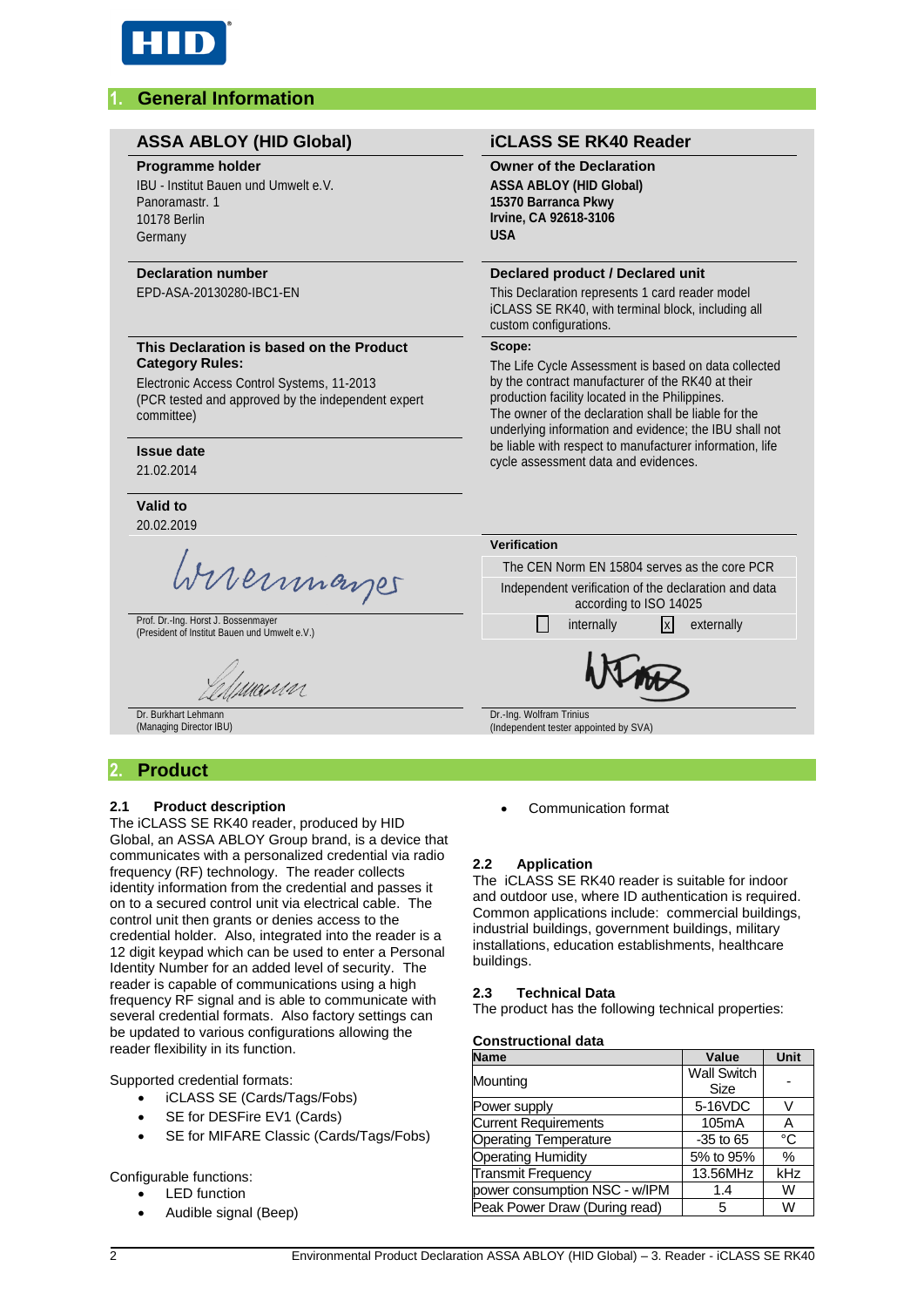

NCS = Normal Standby Current IPM = Intelligent Power Management Mode Measured in accordance with /UL294/ standards

#### **2.4 Placing on the market / Application rules**

Compliance with US and Canadian Directives:

 /UL294/cUL/ The Standard of Safety for Access Control System Units

Compliance with European Union Directives and technical specifications:

- /EN60950-1: 2006/ All:/2009 +A1:2010 +A12:2011/ Information technology equipment - Safety - Part1: General requirements
- /EN 301 489-1 V1.9.2/ Common Technical requirements
- /EN 301 489-3 V1.4.1/ Specific conditions for Short-Range Devices (SRD) operating on frequencies between 9 kHz and 40 GHz
- /EN50130-4:1995 +A1:1998, +A2:2003/ Alarm systems - Electromagnetic compatibility and Environmental test methods
- /ETSI EN 300 330-2 V1.5.1/ Electromagnetic compatibility and Radio spectrum Matters (ERM); Short Range Devices (SRD); Radio equipment in the frequency range 9 kHz to 25 MHz and inductive loop systems in the frequency range 9 kHz to 30 MHz; Part 2: Harmonized EN covering the essential requirements of article 3.2 of the /R&TTE Directive/
- /ETSI EN 302 291-2 V1.1.1/ Electromagnetic compatibility and Radio spectrum Matters (ERM); Short Range Devices (SRD); Close Range Inductive Data Communication equipment operating at 13,56 MHz; Part 2: Harmonized EN under article 3.2 of the /R&TTE Directive/
- /EN 50581: 2012/ Guiding Standard for Compliance with /RoHS2/ Technical Documentation Requirements

#### FCC Certification:

- /47 CFR §15.225: 2011/ Operation within the band 13.110-14.010 MHz
- /RSS-210 Issue 8: 2010/ License-exempt Radio Apparatus (All Frequency Bands): Category I Equipment - Spectrum Management and Telecommunications Radio Standards Specification

#### RoHS Conformity:

 /EN50581:2012/ Technical documentation for the assessment of electrical and electronic products with respect to the restriction of hazardous substances

#### **2.5 Delivery status**

Each reader unit is delivered individually packaged with mounting plate, mounting hardware, and gasket. Packaged reader dimensions: 3.3" x 4.8" x 1.1" (8.5cm x 12.2cm x 2.8cm).

#### **2.6 Base materials / Ancillary materials**

The composition of the card reader in percentages (%) of total mass per unit (excluding packaging) is as following:

| Component           | Percentage in mass (%) |
|---------------------|------------------------|
| Polycarbonate       | 30                     |
| Urethane            | 27                     |
| PCB (populated)     | 15                     |
| Silicone Rubber     | 10                     |
| Stainless steel     | g                      |
| PA 66               | 3                      |
| <b>Silicone RTV</b> | 2                      |
| Acrylic             | 2                      |
| Other (labels)      | 1                      |
| Polyurethane Foam   |                        |
| Total               | 100                    |

#### **2.7 Manufacture**

The iCLASS SE RK40 is assembled at a contract manufacturer's production facility. The injection molded parts are purchased from an external supplier. The electronic components, including printed circuit board (PCB), are purchased externally and assembled at the contract manufacturer's production facility. During assembly the individual parts are assembled into the reader bezel and then potted into place. The assembled reader is then packaged with the mounting plate and hardware for shipment.

#### **2.8 Environment and health during manufacturing**

The Management System of the contract manufacturer has been assessed and certified as meeting the requirements of /ISO 14001:2004/. In addition, industrial safety is certified as compliant to /OHSAS 18001/.

#### **2.9 Product processing/Installation**

HID Readers are installed by trained product integrators or by the product end user. Installation instructions are included with each reader unit.

#### **2.10 Packaging**

The reader is wrapped in antistatic bubble wrap and packed in a cardboard box to avoid damage. Also included in the packaging are paper installation instructions, a plastic bag containing the gasket, and a plastic bag containing the connectors and mounting hardware. Packaging materials shall be collected separately for recycling.

#### **2.11 Condition of use**

No auxiliary or consumable materials are incurred for maintenance and usage of the reader. Repairs or replacement are not usually necessary. No cleaning efforts need to be taken into consideration.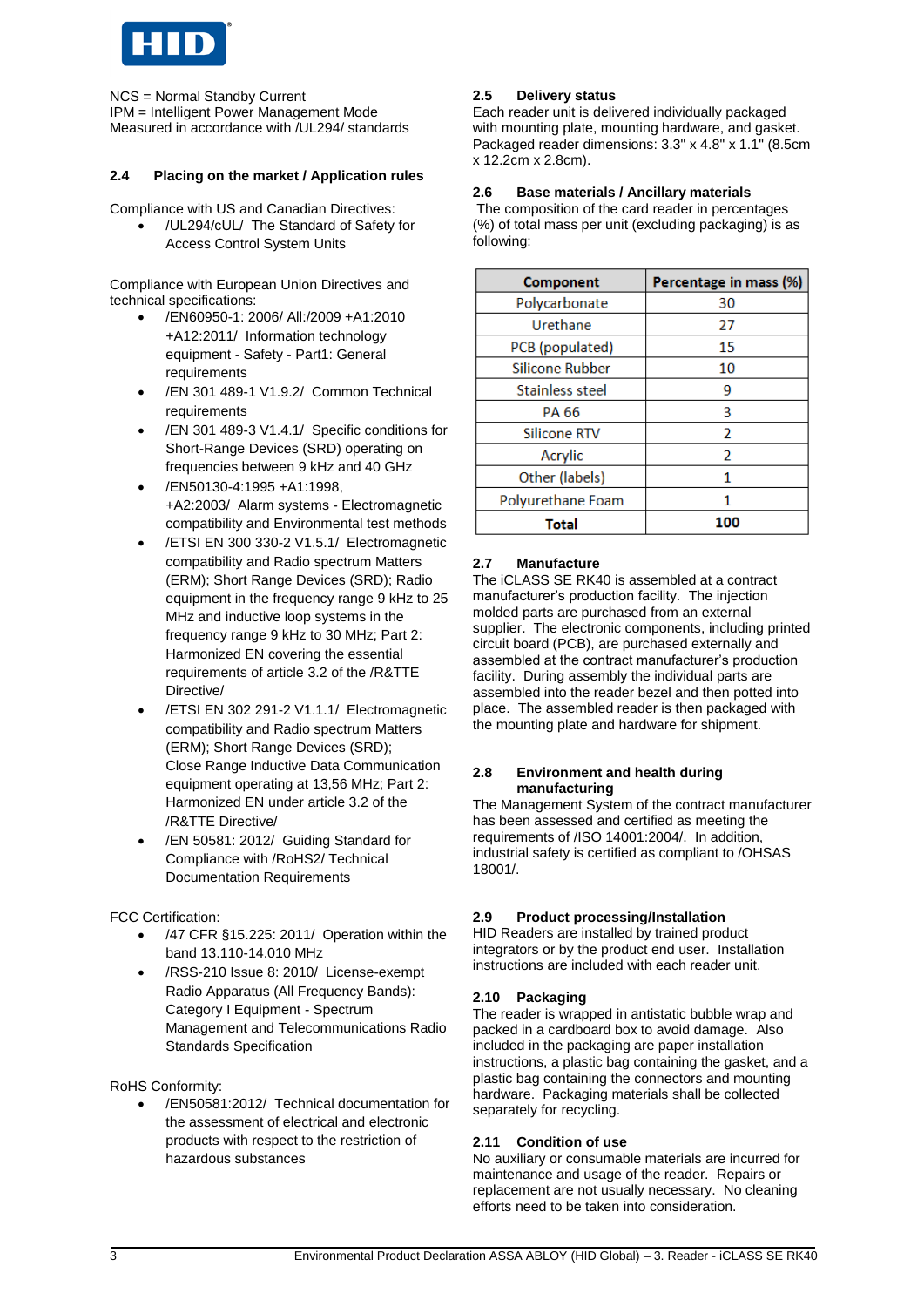

#### **2.12 Environment and health during use**

There are no interactions between products, the environment and health.

#### **2.13 Reference service life**

The service life of the iCLASS SE RK40 is estimated to be 30 years. This number is based on the most conservative Mean Time Between Failure (MTBF) data available for the reader components at elevated operation temperatures. MTBF of 270110 hours at 65°C.

#### **2.14 Extraordinary effects**

#### **Fire**

The external housing of the RK40, consisting of the bezel and mounting plate, are constructed from polycarbonate resin thermoplastic. The housing material, and thus the reader as a whole unit, has been classified as having a /UL94 HB/ Flame Rating. A /UL94/ Flame Rating of HB indicates: slow burning on a horizontal specimen; burning rate < 76 mm/min for thickness < 3 mm and burning stops before 100 mm

#### **Water**

No substances are used which have a negative impact on ecological water quality on contact by the device with water.

#### **Mechanical destruction**

No impact on human health and environment is known or expected. Especially, no hazardous substance can be anticipated

during mechanical destruction.

#### **2.15 Re-use phase**

The following possibilities arise with reference to the material composition of the reader.

#### Re-use

During the reference service life the reader can be disconnected and dismounted then remounted and attached elsewhere.

# **3. LCA: Calculation rules**

#### **3.1 Declared Unit**

The declaration refers to the functional unit of 1 piece of Card reader iclass-RK40 (including packaging) as specified in Part B requirements on the EPD for Doors, windows, shutters, and related products/IBU PCR Part  $R/$ 

#### **Declared unit**

| <b>Name</b>               | Value | <b>Unit</b>                                          |
|---------------------------|-------|------------------------------------------------------|
| Declared unit             |       | piece of<br>Card<br>reader<br>iclass-<br><b>RK40</b> |
| Mass (total system)       | 0.291 | kg/piece                                             |
| Conversion factor to 1 kg | 3.44  |                                                      |

#### **3.2 System boundary**

Type of the EPD: cradle to gate - with options The following life cycle phases were considered for reader:

#### Material Recycling

UK Recycling: HID provides arrangements for the collection, treatment, recycling and recovery of Waste of Electrical and Electronic Equipment (WEEE) sold inside the UK.

EU Recycling: HID distributors act as the importer of the equipment into their member state. Thus the distributor has the legal responsibility to:

• Register as the WEEE producer in their member state.

• Finance arrangements for collection and recycling of WEEE arising from HID products that the distributor sells in their member state.

In this instance please contact your distributor for recycling information.

#### **2.16 Disposal**

#### Packaging

Packaging components incurred during installation on their end-of-life are directed to energy recovery circuits.

- /EWC 15 01 01/ Paper and cardboard packaging
- /EWC 15 01 02/ Plastic packaging

#### End of Life

All materials can be directed to an energy recovery circuit.

• /EWC 16 02 14/ Discarded equipment other than those mentioned in /16 02 09/ to /16 02 13/

• /EWC 16 02 16/ Components removed from discarded equipment other than those mentioned in /16 02 15/

#### **2.17 Further information**

More information on ASSA ABLOY (HID Global) and iCLASS SE readers is available from:

ASSA ABLOY (HID Global) 15370 Barranca Parkway Irvine, CA 92618 USA Tel: 949-732-2000 Internet: www.hidglobal.com

A1-A3 Production phase:

- A1 Raw material extraction and processing
- A2 Transport to the manufacturer and
- A3 Manufacturing.

#### Construction phase:

A5 – Packaging waste processing

Use phase related to the operation of the building includes:

• B6 – Operational energy use (Energy consumption for lock operation)

End-of-life phase:

- C2 Transport to waste processing,
- C3 Waste processing for recycling and
- C4 Disposal (landfill).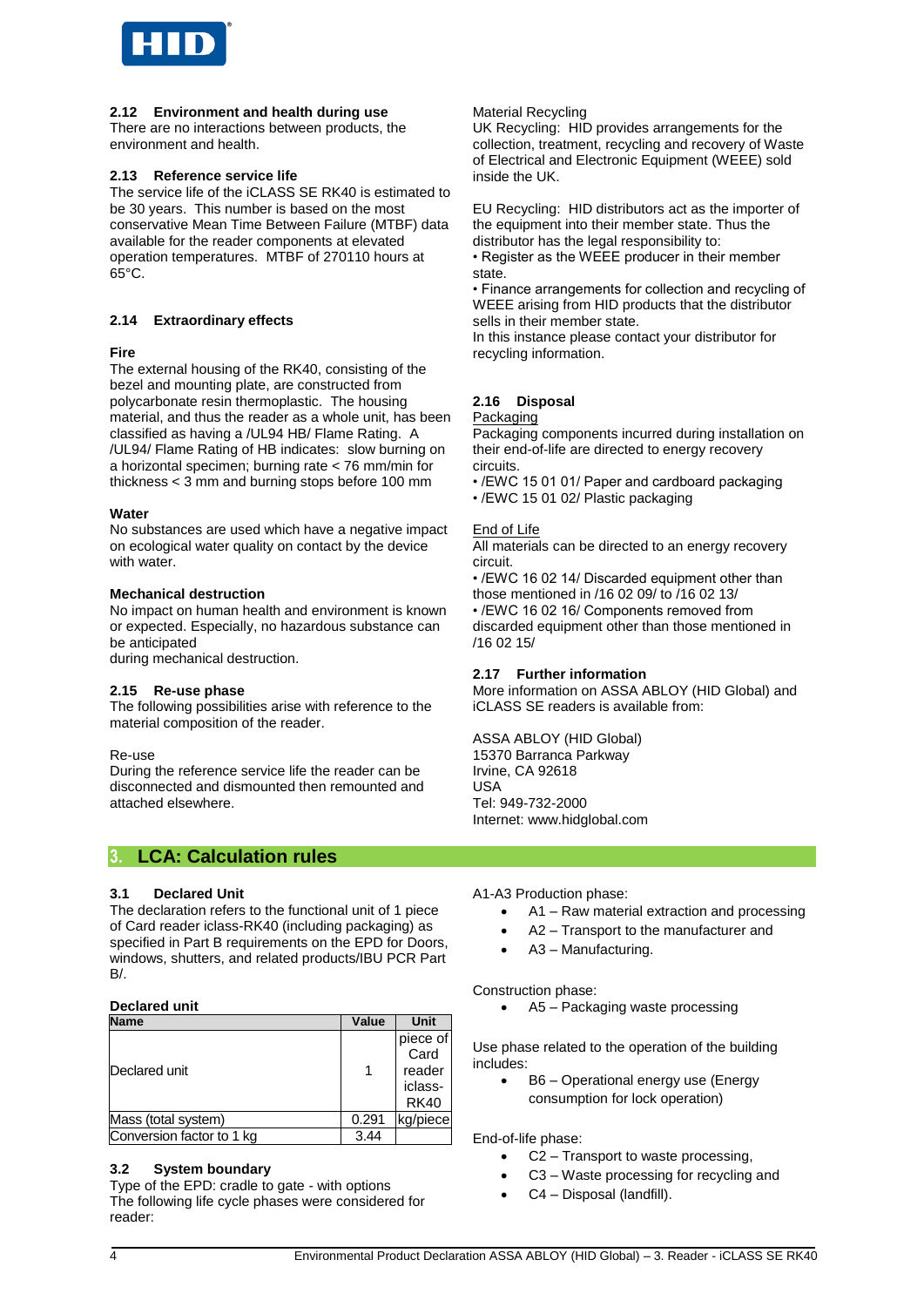

These information modules include provision and transport of all materials, products, as well as energy and water provisions, waste processing up to the endof-waste status or disposal of final residues.

Module D:

• Declaration of all benefits or recycling potential from EOL and A5

#### **3.3 Estimates and assumptions**

Transport:

Real-world data on mode of transport and distances, as reported by suppliers, was considered for materials contributing more than 2% to the total product mass. For parts and materials, contributing less than 2% to the total product mass, transport by road over an average distance of 500km was considered.

Use phase:

For the use phase, it is assumed that the lock is used in the European Union, thus an European electricity grid mix is considered within this phase. The operating hours of the reader are accounted for 8760 hours per year in on mode; power consumption per mode is 1.5 W.

EOL:

In the End-of-Life phase a recycling scenario with 100% collection rate was assumed.

#### **3.4 Cut-off criteria**

In the assessment, all available data from production process were considered, i.e. all raw materials used, auxiliary materials (e.g. lubricants), thermal energy consumption and electric power consumption including material and energy flows contributing less than 1% of mass or energy (if available).

For raw materials, contributing more than 2% to the total product mass, means of transportation and distances were modeled in more detail to better reflect reality; for materials or product parts, contributing less than 2% of total product mass, average distances and traditional means of transport were assumed. Average distance assumptions were based on following thoughts:

- within one country – max. transport distance of 500 km;

- between two countries/regions – average distance between these countries/regions.

- Several supplier countries – weighted average distances.

The overall contribution from these assumptions does not exceed 5% to the impact categories under consideration. Impacts relating to the production of machines and facilities required during production are not within the scope of this assessment.

#### **3.5 Background data**

For life cycle modeling of the considered products, the /GaBi 6/ Software System for Life Cycle Engineering, developed by PE INTERNATIONAL AG, is used /GaBi 6 2013/. The GaBi-database contains consistent and documented datasets which are documented in the online

GaBi-documentation /GaBi 6 2013D/.

To ensure comparability of results in the LCA, the

basic data of GaBi database were used for energy, transportation and auxiliary materials.

#### **3.6 Data quality**

The requirements for data quality and background data correspond to the specifications of the /IBU PCR PART  $A/$ 

PE INTERNATIONAL performed a variety of tests and checks during the entire project to ensure high quality of the completed project. This obviously includes an extensive review of project-specific LCA models as well as the background data used.

The technological background of the collected data reflects the physical reality of the declared products. The datasets are complete and conform to the system boundaries and the criteria for the exclusion of inputs and outputs.

All relevant background datasets are taken from the /GaBi 6/ software database. The last revision of the used background data has taken place not longer than 10 years ago.

#### **3.7 Period under review**

The period under review is 2012/13 (12 month average).

#### **3.8 Allocation**

Regarding incineration, the software model for the waste incineration plant (WIP) is adapted according to the material composition and heating value of the combusted material. Following specific life cycle inventories for the WIP are considered:

- Waste incineration of plastic from packaging
- Waste incineration of paper from packaging
- Thermal treatment of plastic parts
- Waste incineration of electronic scraps (printed wiring boards)

Regarding the recycling material of metals, the metal parts in the EOL are declared as end-of-waste status. Thus, these materials are considered in module D. Specific information on allocation within each background dataset is available in the corresponding GaBi dataset documentation.

#### **3.9 Comparability**

Basically, a comparison or an evaluation of EPD data is only possible if all the data sets to be compared were created according to /EN 15804/ and the building context, respectively the product-specific characteristics of performance, are taken into account.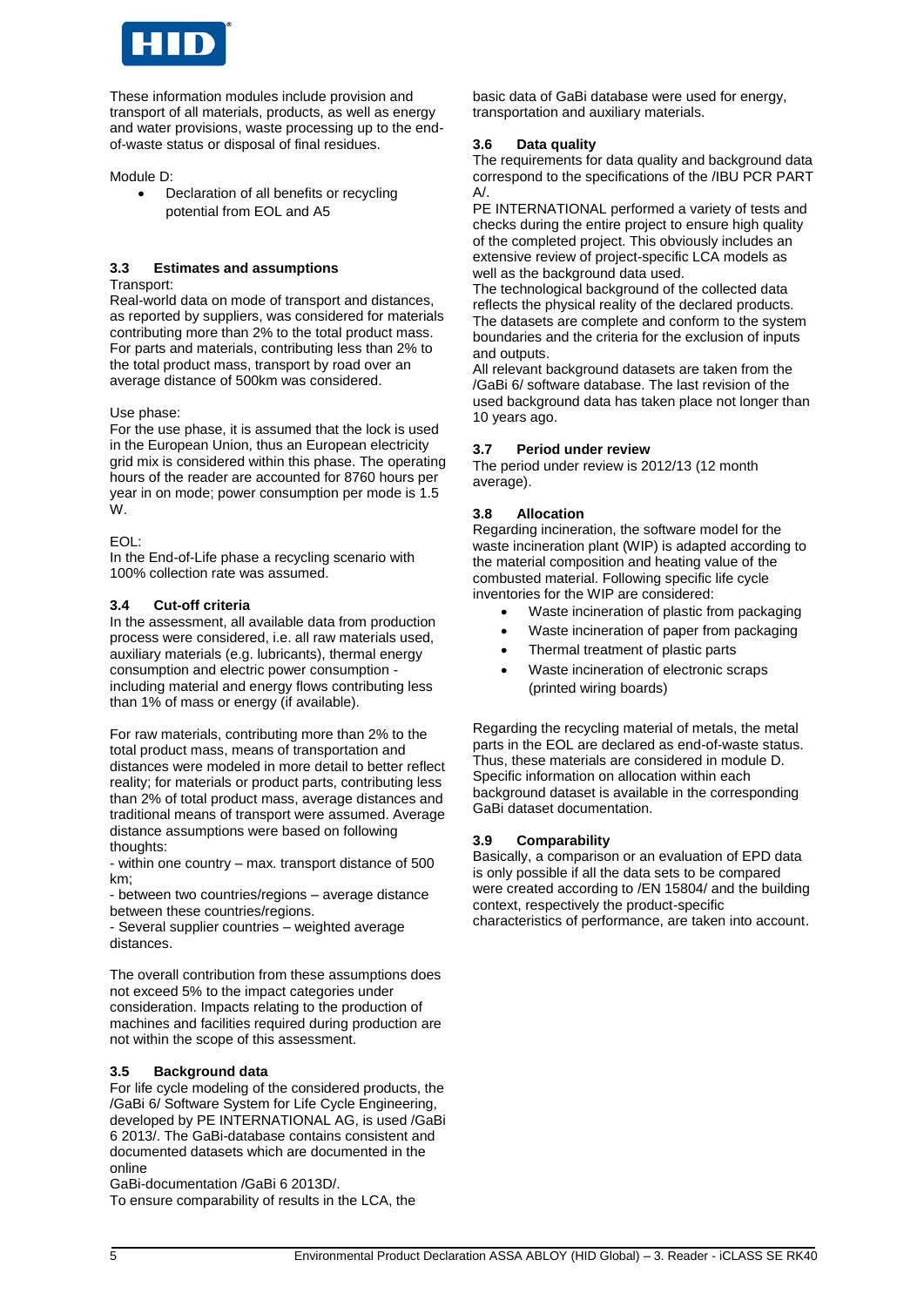

# **4. LCA: Scenarios and additional technical information**

In the EPD scenarios and/or technical information for modules A5, B6, C1-C4 and D are given.

#### **Installation into the building (A5)**

| <b>Name</b>                                                                             | Value | Unit |
|-----------------------------------------------------------------------------------------|-------|------|
| Output substances following waste<br>treatment on site packaging (paper<br>and plastic) | 0.052 | ka   |

#### **Reference service life**

| <b>Name</b>            | Value | Unit |
|------------------------|-------|------|
| Reference service life | 30    |      |

#### **Operational energy use (B6)**

| <b>Name</b>             | Value | Unit |
|-------------------------|-------|------|
| Electricity consumption | 384   | kWh  |

Total energy consumed during the whole product life was calculated using following formula:

(W\_active\_mode\*h\_active\_mode+W\_idle\_mode\*h\_idl e\_mode+W\_stand\_by\_mode\*h\_stand\_by\_mode)\*Life\_ span\*days\_year\*0.001

#### Where:

W\_active\_mode - Energy consumption in active mode in W

h\_active\_mode - Operation time in active mode in hours

W\_idle\_mode - Energy consumption in idle mode in W h\_idle\_mode - Operation time in idle mode in hours W\_stand\_by\_mode - Energy consumption in stand-by

mode in W h\_stand\_by\_mode - Operation time in stand-by mode in hours

- Life\_span Reference service life of product
- days\_year Operation days per year

0.001 - Conversion factor from Wh to kWh.

## **End of life (C1-C4)**

| <b>Name</b>                                                                    | Value  | <b>Unit</b> |
|--------------------------------------------------------------------------------|--------|-------------|
| Collected separately stainless<br>steel, electronic, plastic parts             | 0.233  | kg          |
| Collected as mixed construction<br>waste construction waste for<br>landfilling | 0.006  | kg          |
| Recycling stainless steel                                                      | 0.016  | kg          |
| Thermal recovery plastic                                                       | 0.172  | kg          |
| Recycling metals from electronic                                               | 0.0175 | kg          |
| Landfilling construction waste                                                 | 0.006  | ka          |

#### **Reuse, recovery and/or recycling potentials (D), relevant scenario information**

| <b>Name</b>                                                      | Value | Unit |
|------------------------------------------------------------------|-------|------|
| Collected separately waste card reader<br>(including packaging)  | 0.291 | kg   |
| Recycling stainless steel                                        | 8     | $\%$ |
| Recycling/Reuse electronic                                       | 16    | %    |
| Reuse plastic parts                                              | 60    | $\%$ |
| Reuse paper packaging                                            | 17    | %    |
| Reuse plastic packaging                                          |       | %    |
| Construction waste going to landfill (no<br>recycling potential) | 2     | $\%$ |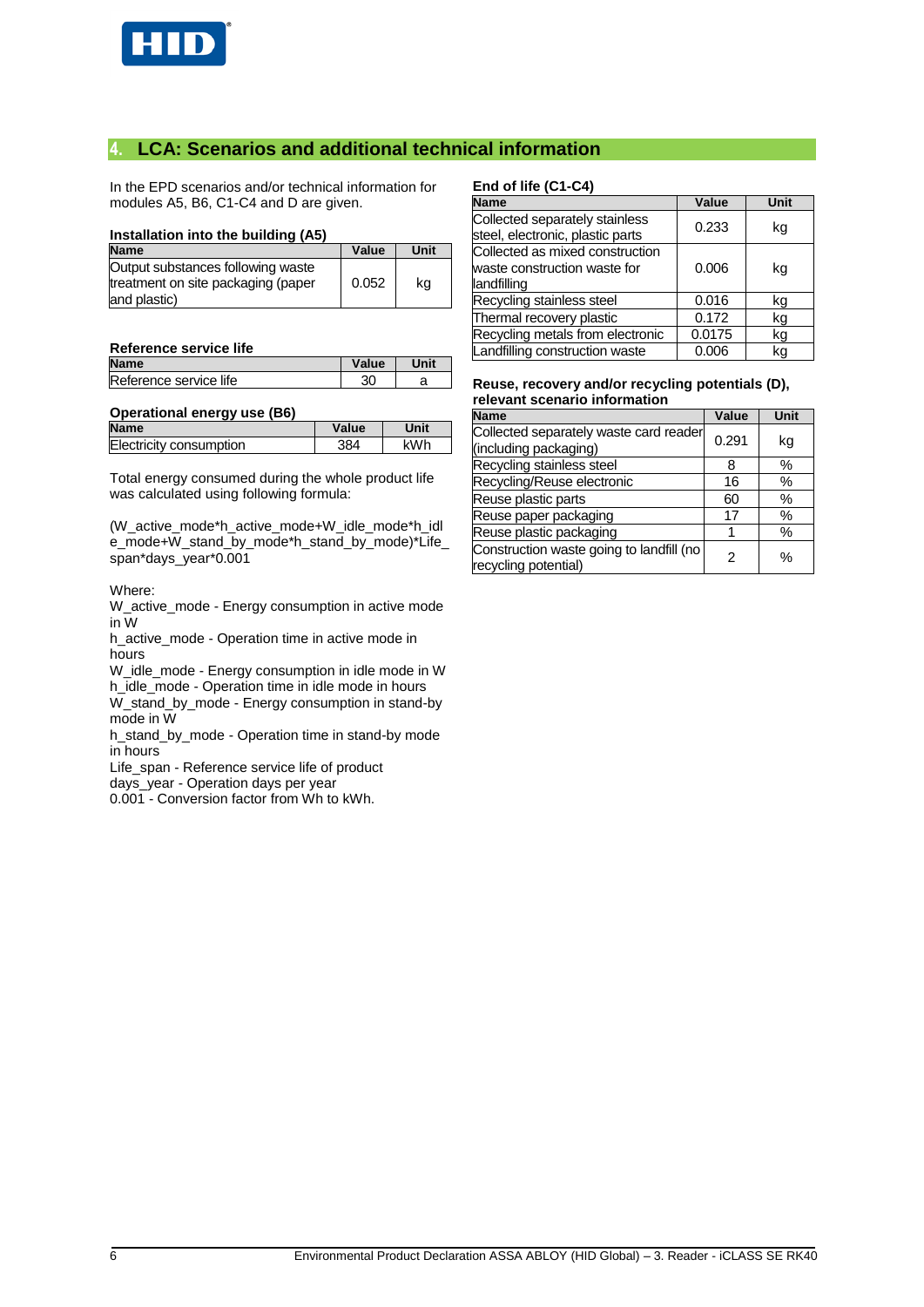

# **5. LCA: Results**

The table below shows the LCA results for the declared unit - 1 piece of reader - iCLASS SE RK40.

|                            |               |                                    |                                 |                        |                                                                     |                          |            |                           |                             |                          |                   |                                                                           |                |                          |          | DESCRIPTION OF THE SYSTEM BOUNDARY (X = INCLUDED IN LCA; MND = MODULE NOT DECLARED)                                                                                                                                                                         |
|----------------------------|---------------|------------------------------------|---------------------------------|------------------------|---------------------------------------------------------------------|--------------------------|------------|---------------------------|-----------------------------|--------------------------|-------------------|---------------------------------------------------------------------------|----------------|--------------------------|----------|-------------------------------------------------------------------------------------------------------------------------------------------------------------------------------------------------------------------------------------------------------------|
|                            |               |                                    |                                 |                        |                                                                     |                          |            |                           |                             |                          |                   |                                                                           |                |                          |          | <b>BENEFITS AND</b>                                                                                                                                                                                                                                         |
|                            | PRODUCT STAGE |                                    | <b>CONSTRUCTI</b><br>ON PROCESS |                        |                                                                     |                          |            | <b>USE STAGE</b>          |                             |                          |                   |                                                                           |                | <b>END OF LIFE STAGE</b> |          | <b>LOADS</b><br><b>BEYOND THE</b>                                                                                                                                                                                                                           |
|                            |               |                                    | <b>STAGE</b>                    |                        |                                                                     |                          |            |                           |                             |                          |                   |                                                                           |                |                          |          | <b>SYSTEM</b>                                                                                                                                                                                                                                               |
|                            |               |                                    |                                 |                        |                                                                     |                          |            |                           |                             |                          |                   |                                                                           |                |                          |          | <b>BOUNDARYS</b>                                                                                                                                                                                                                                            |
|                            |               |                                    |                                 |                        |                                                                     |                          |            |                           |                             |                          |                   |                                                                           |                |                          |          |                                                                                                                                                                                                                                                             |
|                            |               |                                    |                                 |                        |                                                                     |                          |            |                           |                             | energy                   |                   |                                                                           |                |                          |          |                                                                                                                                                                                                                                                             |
|                            |               |                                    |                                 |                        |                                                                     |                          |            |                           |                             |                          |                   |                                                                           |                |                          |          |                                                                                                                                                                                                                                                             |
| <b>Alddns</b>              | Transport     |                                    |                                 |                        | Use                                                                 |                          | Repair     |                           |                             | use                      | use               |                                                                           | Transport      |                          | Disposal | potential<br>Reuse-                                                                                                                                                                                                                                         |
| Raw material               |               | Manufacturing                      | gate to the site                | Assembly               |                                                                     | Maintenance              |            | Replacement <sup>1)</sup> |                             |                          |                   | demolition                                                                |                |                          |          | Recovery-<br>Recycling                                                                                                                                                                                                                                      |
|                            |               |                                    | Transport from the              |                        |                                                                     |                          |            |                           | Refurbishment <sup>1)</sup> | Operational              | Operational water | De-construction                                                           |                | Waste processing         |          |                                                                                                                                                                                                                                                             |
|                            |               |                                    |                                 |                        |                                                                     |                          |            |                           |                             |                          |                   |                                                                           |                |                          |          |                                                                                                                                                                                                                                                             |
| A1                         | A2            | A <sub>3</sub>                     | A4                              | A5                     | <b>B1</b>                                                           | <b>B2</b>                | B3         | <b>B4</b>                 | <b>B5</b>                   | <b>B6</b>                | Β7                | C <sub>1</sub>                                                            | C <sub>2</sub> | C <sub>3</sub>           | C4       | D                                                                                                                                                                                                                                                           |
| X                          | X             | X                                  | <b>MND</b>                      | X                      | <b>MND</b>                                                          | <b>MND</b>               | <b>MND</b> | <b>MND</b>                | <b>MND</b>                  | X                        | <b>MND</b>        | <b>MND</b>                                                                | X              | X                        | X        | X                                                                                                                                                                                                                                                           |
| <b>RESU</b>                |               |                                    |                                 |                        |                                                                     |                          |            |                           |                             |                          |                   | TS OF THE LCA - ENVIRONMENTAL IMPACT: declared unit and product           |                |                          |          |                                                                                                                                                                                                                                                             |
| Param<br>eter              |               | Unit                               |                                 | A1 - A3                |                                                                     | A <sub>5</sub>           |            | <b>B6</b>                 |                             | C <sub>2</sub>           |                   | C <sub>3</sub>                                                            |                | C <sub>4</sub>           |          | D                                                                                                                                                                                                                                                           |
| <b>GWP</b>                 |               | [kg $CO2$ -Eq.]                    |                                 | 8.31E+0                |                                                                     | 7.86E-2                  |            | $1.85E + 2$               |                             | 6.9E-3                   |                   | 7.94E-3                                                                   |                | 4.34E-1                  |          | $-9.78E - 1$                                                                                                                                                                                                                                                |
| <b>ODP</b><br>AP           |               | [ka CFC11-Ea.]<br>[kg $SO_2$ -Eq.] |                                 | 3.96E-7<br>5.24E-2     |                                                                     | 2.07E-12<br>2.02E-5      |            | 1.66E-7<br>8.77E-1        |                             | 1.21E-13<br>3.13E-5      |                   | 7.13E-12<br>3.76E-5                                                       |                | 6.31E-12<br>1.05E-4      |          | $-1.66E-10$<br>$-1.06E - 2$                                                                                                                                                                                                                                 |
| $E$ P                      |               | [kg (PO4) <sup>3</sup> - Eg.]      |                                 | 4.06E-3                |                                                                     | 3.16E-6                  |            | 4.62E-2                   |                             | 7.22E-6                  |                   | 1.98E-6                                                                   |                | 8.24E-6                  |          | $-4.59E - 4$                                                                                                                                                                                                                                                |
| POCP                       |               | [kg Ethen Eg.]                     |                                 | 4.29E-3                |                                                                     | 1.97E-6                  |            | 5.17E-2                   |                             | $-1.03E - 5$             |                   | 2.22E-6                                                                   |                | 6.06E-6                  |          | $-5.45E - 4$                                                                                                                                                                                                                                                |
| <b>ADPE</b><br><b>ADPF</b> |               | [kg Sb Eq.]<br>[MJ]                |                                 | 6.13E-4<br>$9.54E + 1$ |                                                                     | 2.06E-9<br>5.03E-2       |            | 2.55E-5<br>$2.1E + 3$     |                             | 2.58E-10<br>9.54E-2      |                   | 1.09E-9<br>9.03E-2                                                        |                | 6.21E-8<br>$2.05E - 1$   |          | $-4.88E - 4$<br>$-1.16E+1$                                                                                                                                                                                                                                  |
|                            |               |                                    |                                 |                        |                                                                     |                          |            |                           |                             |                          |                   |                                                                           |                |                          |          | GWP = Global warming potential; ODP = Depletion potential of the stratospheric ozone layer; AP = Acidification potential of land and water; EP =                                                                                                            |
| Caption                    |               |                                    |                                 |                        |                                                                     |                          |            |                           |                             |                          |                   | fossil resources; ADPF = Abiotic depletion potential for fossil resources |                |                          |          | Eutrophication potential; POCP = Formation potential of tropospheric ozone photochemical oxidants; ADPE = Abiotic depletion potential for non                                                                                                               |
|                            |               |                                    |                                 |                        | <b>RESULTS OF THE LCA - RESOURCE USE: declared unit and product</b> |                          |            |                           |                             |                          |                   |                                                                           |                |                          |          |                                                                                                                                                                                                                                                             |
| Parameter                  |               | Unit                               | $A1 - A3$                       |                        |                                                                     | A5                       |            | <b>B6</b>                 |                             | C <sub>2</sub>           |                   | C <sub>3</sub>                                                            |                | C <sub>4</sub>           |          | D                                                                                                                                                                                                                                                           |
| <b>PERE</b>                |               | <b>MJ</b>                          | 9.73E+0                         |                        |                                                                     | $\blacksquare$           |            |                           |                             | $\overline{a}$           |                   |                                                                           |                | ÷                        |          |                                                                                                                                                                                                                                                             |
| <b>PERM</b>                |               | [MJ]                               | $0.0E + 0$                      |                        |                                                                     |                          |            |                           |                             |                          |                   |                                                                           |                |                          |          |                                                                                                                                                                                                                                                             |
| PERT<br><b>PENRE</b>       |               | [MJ]<br><b>MJI</b>                 | 9.73E+0<br>$1.07E + 2$          |                        |                                                                     | 3.12E-3                  |            | 5.44E+2                   |                             | 3.75E-3                  |                   | 2.33E-2                                                                   |                | 1.95E-2                  |          | $-7.73E-1$<br>ä,                                                                                                                                                                                                                                            |
| <b>PENRM</b>               |               | [MJ]                               | $0.0E + 0$                      |                        |                                                                     | ä,                       |            |                           |                             |                          |                   |                                                                           |                | ä,                       |          |                                                                                                                                                                                                                                                             |
| <b>PENRT</b>               |               | [MJ]                               | $1.07E + 2$                     |                        |                                                                     | 5.58E-2                  |            | $3.27E + 3$               |                             | 9.57E-2                  |                   | $1.4E-1$                                                                  |                | 2.32E-1                  |          | $-1.27E+1$                                                                                                                                                                                                                                                  |
| <b>SM</b>                  |               |                                    |                                 |                        | $0.0E + 0$                                                          |                          |            | $0.0E + 0$                |                             |                          |                   | $0.0E + 0$                                                                |                |                          |          |                                                                                                                                                                                                                                                             |
|                            |               | [kg]                               | $0.0E + 0$                      |                        |                                                                     |                          |            |                           |                             | $0.0E + 0$               |                   |                                                                           |                | $0.0E + 0$               |          |                                                                                                                                                                                                                                                             |
| <b>RSF</b><br><b>NRSF</b>  |               | <b>MJI</b><br>[MJ]                 | $0.0E + 0$<br>$0.0E + 0$        |                        |                                                                     | $0.0E + 0$<br>$0.0E + 0$ |            | $0.0E + 0$<br>$0.0E + 0$  |                             | $0.0E + 0$<br>$0.0E + 0$ |                   | $0.0E + 0$<br>$0.0E + 0$                                                  |                | $0.0E + 0$<br>$0.0E + 0$ |          | $0.0E + 0$<br>$0.0E + 0$                                                                                                                                                                                                                                    |
| <b>FW</b>                  |               | $\lceil m^3 \rceil$                | $1.04E + 2$                     |                        |                                                                     | 2.27E-1                  |            | $1.46E + 3$               |                             | 4.16E-3                  |                   | 6.28E-2                                                                   |                | $1.06E + 0$              |          | $-7.55E + 0$                                                                                                                                                                                                                                                |
|                            |               |                                    |                                 |                        |                                                                     |                          |            |                           |                             |                          |                   |                                                                           |                |                          |          | PERE = Use of renewable primary energy excluding renewable primary energy resources used as raw materials; PERM = Use of                                                                                                                                    |
|                            |               |                                    |                                 |                        |                                                                     |                          |            |                           |                             |                          |                   |                                                                           |                |                          |          | non renewable primary energy excluding non renewable primary energy resources used as raw materials; PENRM = Use of non                                                                                                                                     |
| Caption                    |               |                                    |                                 |                        |                                                                     |                          |            |                           |                             |                          |                   |                                                                           |                |                          |          | renewable primary energy resources used as raw materials; PENRT = Total use of non renewable primary energy resources; SM = Use                                                                                                                             |
|                            |               |                                    |                                 |                        |                                                                     |                          |            |                           | water                       |                          |                   |                                                                           |                |                          |          |                                                                                                                                                                                                                                                             |
|                            |               |                                    |                                 |                        | <b>RESULTS OF THE LCA - OUTPUT FLOWS AND WASTE CATEGORIES:</b>      |                          |            |                           |                             |                          |                   |                                                                           |                |                          |          |                                                                                                                                                                                                                                                             |
|                            |               |                                    | declared unit and product       |                        |                                                                     |                          |            |                           |                             |                          |                   |                                                                           |                |                          |          |                                                                                                                                                                                                                                                             |
| Parameter                  |               | Unit                               | A1 - A3                         |                        |                                                                     | A5                       |            | <b>B6</b>                 |                             | C <sub>2</sub>           |                   | C <sub>3</sub>                                                            |                | C4                       |          | of secondary material; RSF = Use of renewable secondary fuels; NRSF = Use of non renewable secondary fuels; FW = Use of net fresh<br>D                                                                                                                      |
| <b>HWD</b><br><b>NHWD</b>  |               | [kg]<br>[kg]                       | 1.95E-2<br>4.61E-1              |                        |                                                                     | 1.57E-3<br>7.41E-4       |            | $0.0E + 0$<br>1.42E+0     |                             | $0.0E + 0$<br>1.24E-5    |                   | $0.0E + 0$<br>6.11E-5                                                     |                | 4.37E-2<br>5.85E-3       |          | 4.93E-3<br>$-4.37E - 2$                                                                                                                                                                                                                                     |
| <b>RWD</b>                 |               | [kg]                               | 4.94E-3                         |                        |                                                                     | 2.28E-6                  |            | 4.8E-1                    |                             | 1.33E-7                  |                   | 2.06E-5                                                                   |                | 1.12E-5                  |          | $-4.6E - 4$                                                                                                                                                                                                                                                 |
| <b>CRU</b>                 |               | [kg]                               | $0.0E + 0$                      |                        |                                                                     | $0.0E + 0$               |            | $0.0E + 0$                |                             | $0.0E + 0$               |                   | $0.0E + 0$                                                                |                | $0.0E + 0$               |          | ٠                                                                                                                                                                                                                                                           |
| <b>MFR</b><br><b>MER</b>   |               | [kg]<br>[kg]                       | $0.0E + 0$<br>$0.0E + 0$        |                        |                                                                     | $0.0E + 0$<br>$0.0E + 0$ |            | $0.0E + 0$<br>$0.0E + 0$  |                             | $0.0E + 0$<br>$0.0E + 0$ |                   | $0.0E + 0$<br>$0.0E + 0$                                                  |                | $0.0E + 0$<br>$0.0E + 0$ |          | $\blacksquare$                                                                                                                                                                                                                                              |
| EEE                        |               | [MJ]                               | $0.0E + 0$                      |                        |                                                                     | $0.0E + 0$               |            | $0.0E + 0$                |                             | $0.0E + 0$               |                   | $0.0E + 0$                                                                |                | $0.0E + 0$               |          | $\blacksquare$                                                                                                                                                                                                                                              |
| EET                        |               | [MJ]                               | $0.0E + 0$                      |                        |                                                                     | $0.0E + 0$               |            | $0.0E + 0$                |                             | $0.0E + 0$               |                   | $0.0E + 0$                                                                |                | $0.0E + 0$               |          | ä,                                                                                                                                                                                                                                                          |
| Caption                    |               |                                    |                                 |                        |                                                                     |                          |            |                           |                             |                          |                   |                                                                           |                |                          |          | HWD = Hazardous waste disposed; NHWD = Non hazardous waste disposed; RWD = Radioactive waste disposed; CRU = Components<br>for re-use; MFR = Materials for recycling; MER = Materials for energy recovery; EEE = Exported electrical energy; EEE = Exported |
|                            |               |                                    |                                 |                        |                                                                     |                          |            |                           | thermal energy              |                          |                   |                                                                           |                |                          |          | renewable primary energy resources used as raw materials; PERT = Total use of renewable primary energy resources; PENRE = Use of                                                                                                                            |

# **6. LCA: Interpretation**

This chapter contains an interpretation of the Life Cycle Impact Assessment categories. When expressed as a percentage, the impact refers to its magnitude as a percentage of total product impact across all modules, with the exception of module D. Production phase (module A1-A3) contributes 70% to total impact assessment for Depletion Potential of the Stratospheric Ozone Layer (ODP) category and almost 96% - for Abiotic Depletion Potential For Non Fossil Resources (ADPE). For all other categories this values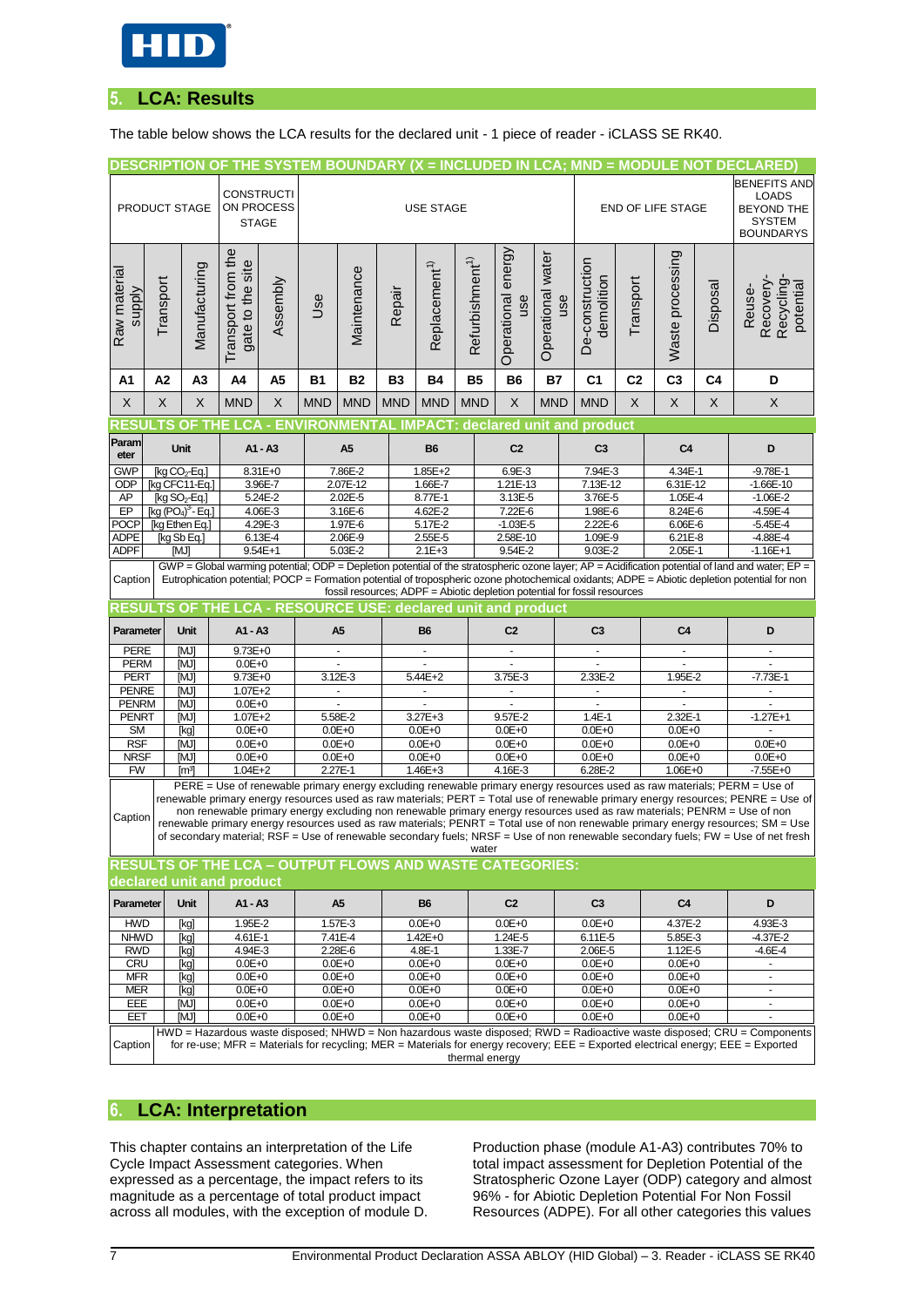

ranges between 4% and 8%. The environmental impacts for the transport (A2) have a negligible impact within this stage.

To reflect the use phase corresponding to the reference service life (RSL) stated in this EPD, energy consumption was considered and has a major contribution for each impact assessment category

# **7. Requisite evidence**

Not applicable in this EPD.

### **8. References**

#### **Institut Bauen und Umwelt**

Institut Bauen und Umwelt e.V., Berlin (pub.): Generation of Environmental Product Declarations (EPDs);

#### **General principles**

for the EPD range of Institut Bauen und Umwelt e.V. (IBU), 2013-04 [www.bau-umwelt.de](http://www.bau-umwelt.de/)

#### **PCR Part A**

Institut Bauen und Umwelt e.V., Königswinter (pub.): Product Category Rules for Construction Products from the range of Environmental Product Declarations of Institut Bauen und Umwelt (IBU), Part A: Calculation Rules for the Life Cycle Assessment and Requirements on the Background Report. April 2013 [www.bau-umwelt.de](http://www.bau-umwelt.de/)

#### **ISO 14025**

DIN EN ISO 14025:2011-10: Environmental labels and declarations — Type III environmental declarations — Principles and procedures

#### **EN 15804**

EN 15804:2012-04: Sustainability of construction works — Environmental Product Declarations — Core rules for the product category of construction products

#### **EN60950-1: 2006**

EN60950-1: 2006/ All:2009 +A1:2010 +A12:2011 Information technology equipment - Safety - Part1: General requirements

#### **EN 301 489-1 V1.9.2**

EN 301 489-1 V1.9.2 Common Technical requirements

#### **EN 301 489-3 V1.4.1**

EN 301 489-3 V1.4.1 Specific conditions for Short-Range Devices (SRD) operating on frequencies between 9 kHz and 40 GHz

#### **EN50130-4:1995 +A1:1998, +A2:2003**

EN50130-4:1995 +A1:1998, +A2:2003 Alarm systems - Electromagnetic compatibility and Environmental test methods

#### **ETSI EN 300 330-2 V1.5.1**

ETSI EN 300 330-2 V1.5.1 Electromagnetic

between 92% and 96%, with exception of ADPE (4%).

In module D the benefits (negative values) and loads beyond the system boundary are declared for the recycling potential of the metals and for the credits from the incineration process (energy substitution) within A5.

compatibility and Radio spectrum Matters (ERM); Short Range Devices (SRD); Radio equipment in the frequency range 9 kHz to 25 MHz and inductive loop systems in the frequency range 9 kHz to 30 MHz; Part 2: Harmonized EN covering the essential requirements of article 3.2 of the R&TTE Directive

#### **ETSI EN 302 291-2 V1.1.1**

ETSI EN 302 291-2 V1.1.1 Electromagnetic compatibility and Radio spectrum Matters (ERM); Short Range Devices (SRD); Close Range Inductive Data Communication equipment operating at 13,56 MHz; Part 2: Harmonized EN under article 3.2 of the R&TTE Directive

#### **EN 50581: 2012**

EN 50581: 2012 Guiding Standard for Compliance with RoHS2 Technical Documentation Requirements

#### **47 CFR §15.225: 2011**

47 CFR §15.225: 2011 Operation within the band 13.110-14.010 MHz

#### **RSS-210 Issue 8: 2010**

RSS-210 Issue 8: 2010 License-exempt Radio Apparatus (All Frequency Bands): Category I Equipment - Spectrum Management and Telecommunications Radio Standards Specification

#### **RoHS Conformity:**

RoHS Conformity: EN50581:2012 Technical documentation for the assessment of electrical and electronic products with respect to the restriction of hazardous substances

#### **ISO 14001:2004**

Environmental management systems - Requirements with guidance for use (ISO 14001:2004 + Cor. 1:2009)

#### **IBU PCR Part B**

IBU PCR Part B: PCR Guidance-Texts for Building-Related Products and Services. From the range of Environmental Product Declarations of Institute Construction and Environment e.V. (IBU). Part B: Requirements on the EPD for Electronic Access Control Systems. www.bau-umwelt.com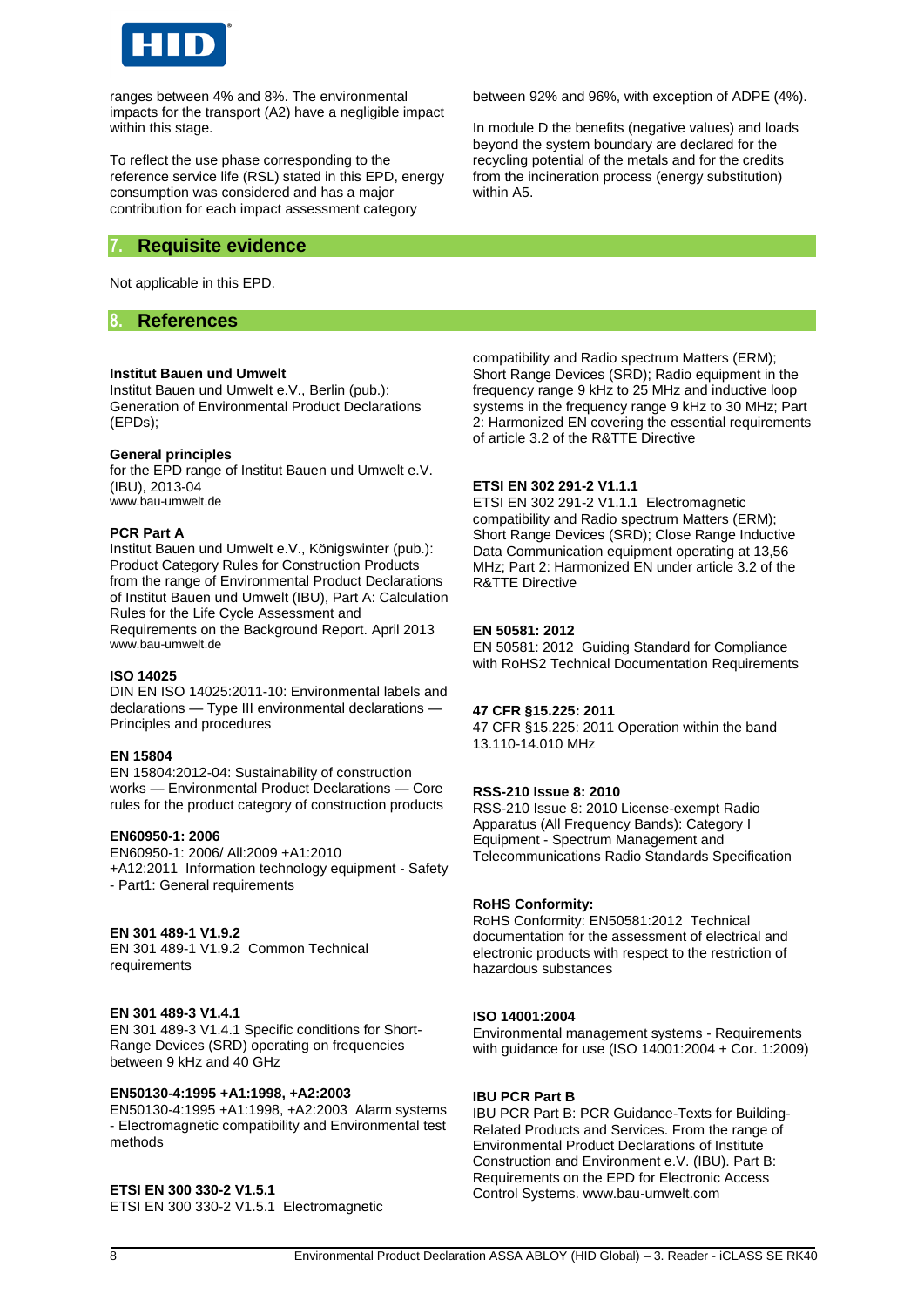

#### **UL 2794**

UL 2794: Standard for Sustainability for Disinfectants and Disinfectant Cleaners

#### **OHSAS 18001**

OHSAS 18001**:** Occupational health and safety management systems. Requirements

#### **EWC 15 01 01:**

EWC 15 01 01: Paper and Cardboard Packaging: European Waste Catalogue and Hazardous Waste List.Environmental Protection Agency. P.O. Box 3000, Johnstown Castle Estate, County Wexford, Ireland. http://www.epa.ie.

#### **EWC 15 01 02:**

EWC 15 01 02: Plastic Packaging: European Waste Catalogue and Hazardous Waste List.Environmental Protection Agency. P.O. Box 3000, Johnstown Castle Estate, County Wexford, Ireland. htthttp://www.epa.ie.

#### **EWC 15 02 14:**

EWC 15 02 14: Absorbents, Filter Materials, Wiping Cloths and Protective Clothing: European Waste Catalogue and Hazardous Waste List.Environmental Protection Agency. P.O. Box 3000, Johnstown Castle Estate, County Wexford, Ireland. http://www.epa.ie.

#### **EWC 15 02 16:**

EWC 15 02 14: Absorbents, Filter Materials, Wiping Cloths and Protective Clothing: European Waste Catalogue and Hazardous Waste List.Environmental Protection Agency. P.O. Box 3000, Johnstown Castle Estate, County Wexford, Ireland. http://www.epa.ie.

#### **GaBi 6 2013**

GaBi 6 2013: PE INTERNATIONAL AG; GaBi 6: Software-System and Database for Life Cycle Engineering. Copyright, TM. Stuttgart, Leinfelden-Echterdingen, 1992-2013.

#### **GaBi 6 2013D**

GaBi 6 2013D: GaBi 6: Documentation of GaBi 6: Software-System and Database for Life Cycle Engineering. Copyright, TM. Stuttgart, Leinfelden-Echterdingen, 1992-2013. http://documentation.gabisoftware.com/